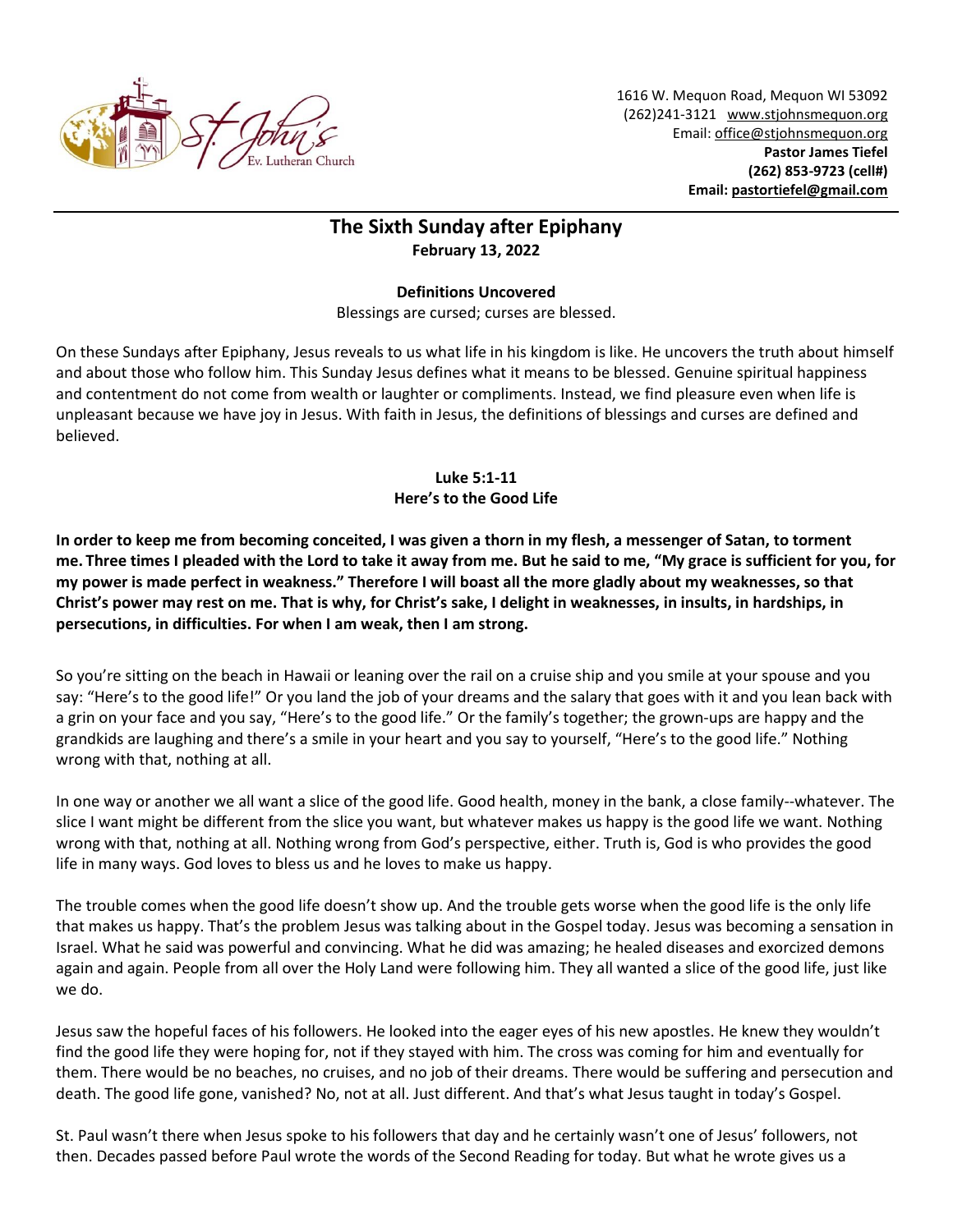concrete example of what Jesus was saying in the Gospel. Despite all his troubles, Paul was enjoying the good life to the max. And so can we. So we'll listen to Paul this morning and we'll be able to say:

## **Here's to the Good Life!**

1. We can't review the life of St. Paul in one sermon. It'll take us ten classes in our Acts Bible study just to summarize it. But this is enough for today. Once Jesus called Paul to be the missionary to the Gentiles, Paul had it rough; no beaches and no cruises—just **insults, hardships, persecutions, and difficulties.** On top of that there was one really acute problem, a personal problem. He tells us about it here: **I was given a thorn in my flesh, a messenger of Satan, to torment me.** That's all he says, and we have no clue what the thorn in the flesh was. Some people think it was an eye disease; he mentions he had to write in large letters. Some people think it was a sin that kept plaguing him—maybe pride or impatience. No clue. Was it chronic, an everyday thing, or did it flare up and get worse? No clue. But it was serious enough that it slowed down his work and so he knew Satan had sent it for exactly that reason. And it was serious enough—well, let him tell you: **Three times I pleaded with the Lord to take it away from me.** Paul certainly realized the good life was probably beyond him, but he was hoping at least for a better life, a life that would let him work and sleep and live without this pain or this distraction.

**Jesus said no**. Paul wrote, **But he said to me, "My grace is sufficient for you, for my power is made perfect in weakness."** So the thorn wasn't going away; no good life, not even a better life. But Jesus didn't really take the good life away; he just redefined it, he gave it a different meaning. The key to the good life, the key to completeness and contentment and happiness wasn't to pull out Paul's thorn but to fill Paul with Christ. The grace that covered Paul's sins and the power that moved Paul's ministry was better than being thornless. The Savior's grace and the Savior's power that was the good life. And that's the good life that Jesus gave to Paul. And so Paul wrote: **Therefore I will boast all the more gladly about my weaknesses, so that Christ's power may rest on me.** 

So we all want a slice of the good life. Nothing wrong with that, nothing at all. But what if the good life doesn't happen? What if it rains on the beach or they cancel the cruise or the job falls through or the kids fight and the grandkids get sick? What if our health fails or our money is gone? Is life bad then? Does life disappoint and frustrate and sour us then? Is the joy of living gone? Life doesn't have to be like that. No way! **We still have the good life, but we have to redefine it,** we have to explain it as Jesus did in the Gospel. The good life is to live in the *kingdom of God* where Jesus' grace forgives our sins and where his power guides our lives. The good life is to be filled and overfilled with Jesus' love. When Jesus serves us, we're always *satisfied*. The good life is to anticipate the *laughter* of heaven where we'll grin from ear to ear and giggle in grace forever. With Jesus, we sit back and smile and we say, "Here's to the good life." Happy, content, at peace with God. In the Gospel today, Jesus says that people who have this good life are blessed. He said, **Blessed are you**.

2. We have no idea when Paul made his special pleas to God. The last plea may have been years before he wrote this second letter to the Christians in Corinth. But somewhere along the line Paul learned that the Savior's grace and power were more valuable than getting rid of his thorn. And so he wrote, **That is why, for Christ's sake, I delight in weaknesses, in insults, in hardships, in persecutions, in difficulties. For when I am weak, then I am strong.** Did you hear that? He delighted in his weaknesses. Just before that he said he boasted in his weaknesses. Paul would have loved to be done with his thorn, but if that thorn and all the other hardships in his life contributed to the good life with the grace and power of Christ, he was ready to say: Bring them on!

The road to the good life with Jesus isn't easy and Jesus wanted his new followers to know it. The joy that comes with the good life starts with being **poor**—not poverty-stricken or destitute, but poor in that we know we don't bring anything to the table with God. Our sins empty our spiritual pockets. We've never done anything for God that requires a rebate. We confess that God doesn't owe us anything. Contentment in the good life calls for **hunger**—not fasting or starving, but hunger, even craving for Jesus' forgiveness and for the thoughts, words, and actions that please him. The peace that comes with the good life means **weeping**—not with forced tears or fake tears, but with an honest sorrow that even now our lives are not what they ought to be. And this good life with Jesus also means that we will have to endure the same sort of troubles Paul endured: insults, hardships, persecutions. People who live in their own good life can't stand people who live in the good life of Christ.